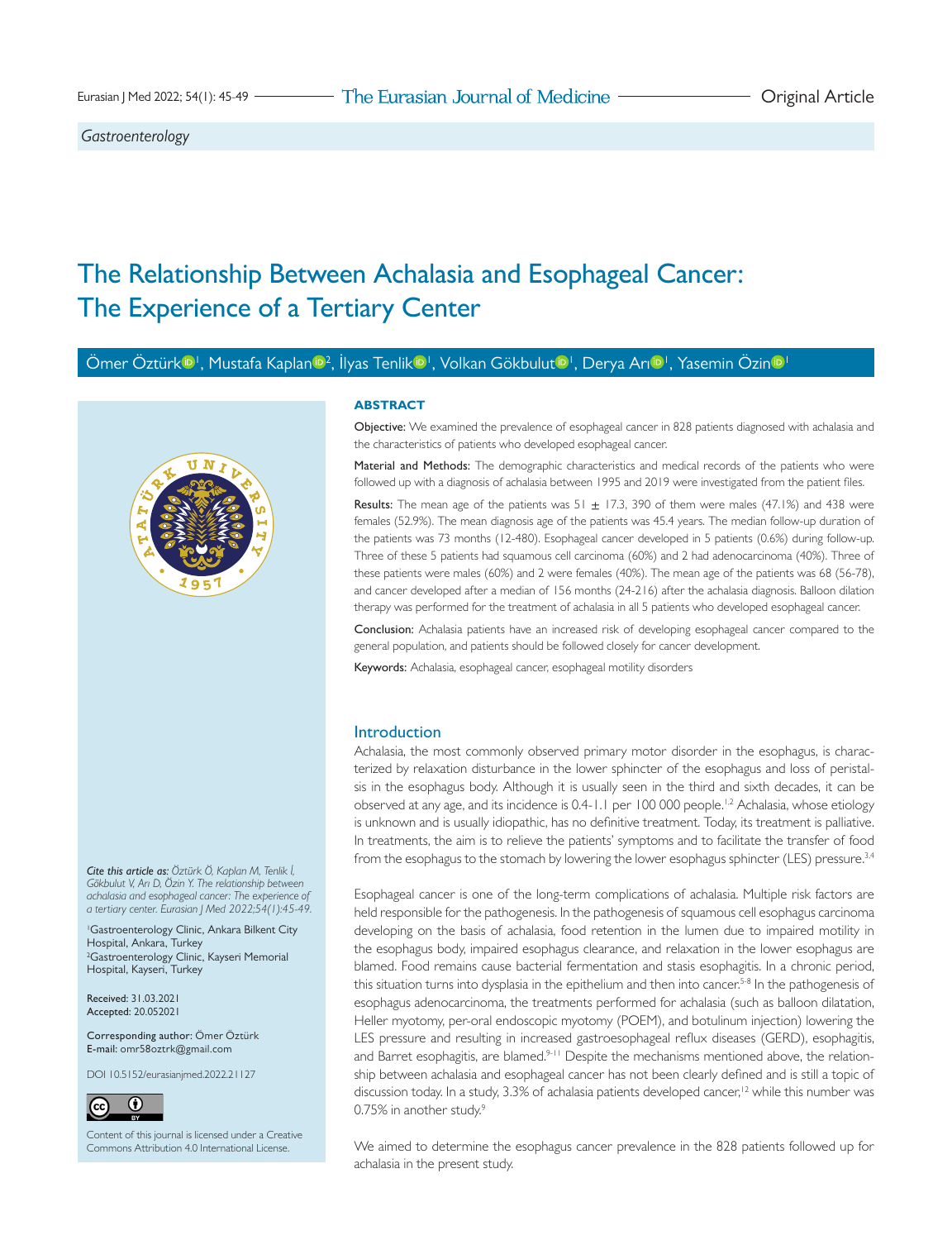## Materials and Methods

After our study protocol was examined and approved by Ankara Bilkent City Hospital's ethics committee (No. E2-20-27), patient data were collected. Patients monitored between the years 1995 and 2019 in our gastroenterology clinic motility laboratory due to achalasia were retrospectively examined. The demographic characteristics, medical history, and records of the patients were reviewed from the files in our motility laboratory and hospital digital records. The patients' achalasia diagnoses were confirmed with characteristic conventional manometry patterns (hypertensive LES pressures, complete and/or incomplete LES relaxation, aperistaltic esophagus body contractions) and barium swallow.<sup>[13](#page-4-2)[,14](#page-4-3)</sup> At the initial diagnosis, esophagogastroduodenoscopy was performed to exclude organic pathologies and pseudoachalasia in all patients.

In addition, the treatments performed on the patients due to achalasia (balloon dilatation, surgical, and medical treatments) were examined. All dilatations were performed with Rigiflex balloon dilators (30, 35, and 40 mm) (Microvasive; Boston Scientific, Watertown, Mass, USA).<sup>15</sup> In patients monitored with balloon dilatation, repeated balloon dilatations between 1 and 5 times were performed in their follow-ups according to the patients' clinical characteristics, Eckardt score, and manometry results.

Baseline symptoms of the patients were calculated with the Eckardt score (based on dysphagia, regurgitation, chest pain, and weight loss), and as classified in the previous study,<sup>16</sup> those with an Eckardt score between 0 and 3 were considered as symptoms free, those with a score between 4 and 6 were considered as partial response, and those with a score of  $\geq$ 6 were considered as symptoms continued. Follow-ups and treatment responses were also evaluated based on the Eckardt score.

Endoscopy was performed every 2-3 years (earlier if necessary) for patients with less than 10 years of illness, and an annual endoscopy was performed for those with more than 10 years

## **Main Points**

- There is an increased risk of esophagus cancer development in achalasia patients compared to the general population.
- Esophageal cancer risk is higher in patients with achalasia over the age of 60 years.
- Esophageal cancer risk is higher in patients with achalasia who have been followed for more than 10 years.

of illness. Biopsies were taken from suspicious lesions. Patients whose cancer diagnosis was confirmed by biopsy were referred to the surgery and oncology departments. Patients who were under the age of 18, patients who had been monitored for less than 12 months, patients with a pseudo-achalasia<sup>17</sup> diagnosis (lung adenocarcinoma, stomach cardia tumors, patients who developed a cardia relaxation disorder after the Nissen Fundoplication, and disorders that cause obstruction in the lumen due to external pressure to the esophagus) were excluded from the study.

Statistical Package for the Social Sciences 20.0 (IBM SPSS Corp.; Armonk, NY, USA) was used to run statistical analyses. Among the continuous numerical variables between the patients, those showing normal distributions were shown as mean  $\pm$  standard deviation (SD), and those that were not distributed normally were shown as median, minimum-maximum values.

### **Results**

The results of a total of 828 achalasia patients were analyzed retrospectively. The demographic information and characteristics of the patients are presented in [Table 1](#page-2-0). The mean age of the patients was  $51 + 17.3$ , 390 (47.1%) of them were males and 438 (52.9%) were females. The mean diagnosis age of the patients was 45.4. The median follow-up duration of the patients was 73 (12-480) months. Endoscopic balloon dilatation was performed on 776 (94%) patients

as first-line treatment. Balloon dilatation was applied to the patients a total of 1234 times. A total of 102 patients underwent surgical laparoscopic Heller myotomy + Dor fundoplication, 52 patients (6%) as the first-line treatment and 50 patients (6%) due to unresponsiveness to the balloon dilatation. Endoscopic balloon dilation was performed for 1 time on 502 patients (65%), for 2 times on 150 patients (19%), for 3 times on 77 patients (10%), for 4 times on 30 patients (4%), and for 5 times on 16 patients (2%).

While recurrent balloon dilation was successful in 93% of the patients, it failed in 7% of the patients. Remission was achieved in 79.4% of the patients with the first dilation. The second dilatation was performed at a median of 4 months after the first dilatation (1-140), and the third dilatation was performed at a median of 5 months after the second dilatation (1-60). Balloon dilatation was performed once in 2 of 5 patients who developed cancer, twice in 1 patient (114 months after the first dilatation), 3 times in 1 patient (1 month after the first dilatation and 37 months after the second dilatation), and 5 times in 1 patient (0-, 14-, 26-, 30-, and 23-month intervals).

Four patients underwent surgery due to the development of perforation after dilation. All perforations occurred after the first dilation of the patients. Three patients were dilated with a 30-mm balloon and 1 patient was dilated with a

| Table 1. Demographic and Characteristics of the Patients                                                                                                                                                                                                                                                                                    |                                                                                       |
|---------------------------------------------------------------------------------------------------------------------------------------------------------------------------------------------------------------------------------------------------------------------------------------------------------------------------------------------|---------------------------------------------------------------------------------------|
| Age, mean                                                                                                                                                                                                                                                                                                                                   | $51 \pm 17.3$                                                                         |
| Male/Female (%)                                                                                                                                                                                                                                                                                                                             | 438 (52.9%)/390 (47.1%)                                                               |
| Diagnosis age of achalasia, mean                                                                                                                                                                                                                                                                                                            | $45.4 + 15.4$                                                                         |
| Disease follow-up time due to achalasia, median, months<br>$(min-max)$                                                                                                                                                                                                                                                                      | 73 (12-480)                                                                           |
| Treatment options for achalasia                                                                                                                                                                                                                                                                                                             |                                                                                       |
| Patients who underwent balloon dilatation in the first treatment                                                                                                                                                                                                                                                                            | 776/828                                                                               |
| Patients who underwent surgical myotomy in the first treatment<br>Patients who underwent surgical myotomy after balloon treatment                                                                                                                                                                                                           | 52/828                                                                                |
|                                                                                                                                                                                                                                                                                                                                             | 50/766                                                                                |
| Patients who underwent balloon dilatation in the first<br>treatment<br>The number of patients who received I dilatation<br>The number of patients who received 2 dilatations<br>The number of patients who received 3 dilatations<br>The number of patients who received 4 dilatations<br>The number of patients who received 5 dilatations | 776<br>503 (65%)<br>150 (19%)<br>77 (10%)<br>30(4%)<br>16(2%)                         |
| <b>Esophageal cancer</b>                                                                                                                                                                                                                                                                                                                    | 5/828(0.6%)                                                                           |
| Squamous cell cancer/adenocarcinoma<br>Male/female<br>Age, median (min-max)<br>Follow-up time, median (min-max)<br>Balloon dilation number, median, (min-max)                                                                                                                                                                               | 3/5 (60%)/2/5 (40%)<br>3/5 (60%)/2/5 (40%)<br>68 (56-78)<br>$156(24-216)$<br>$2(1-5)$ |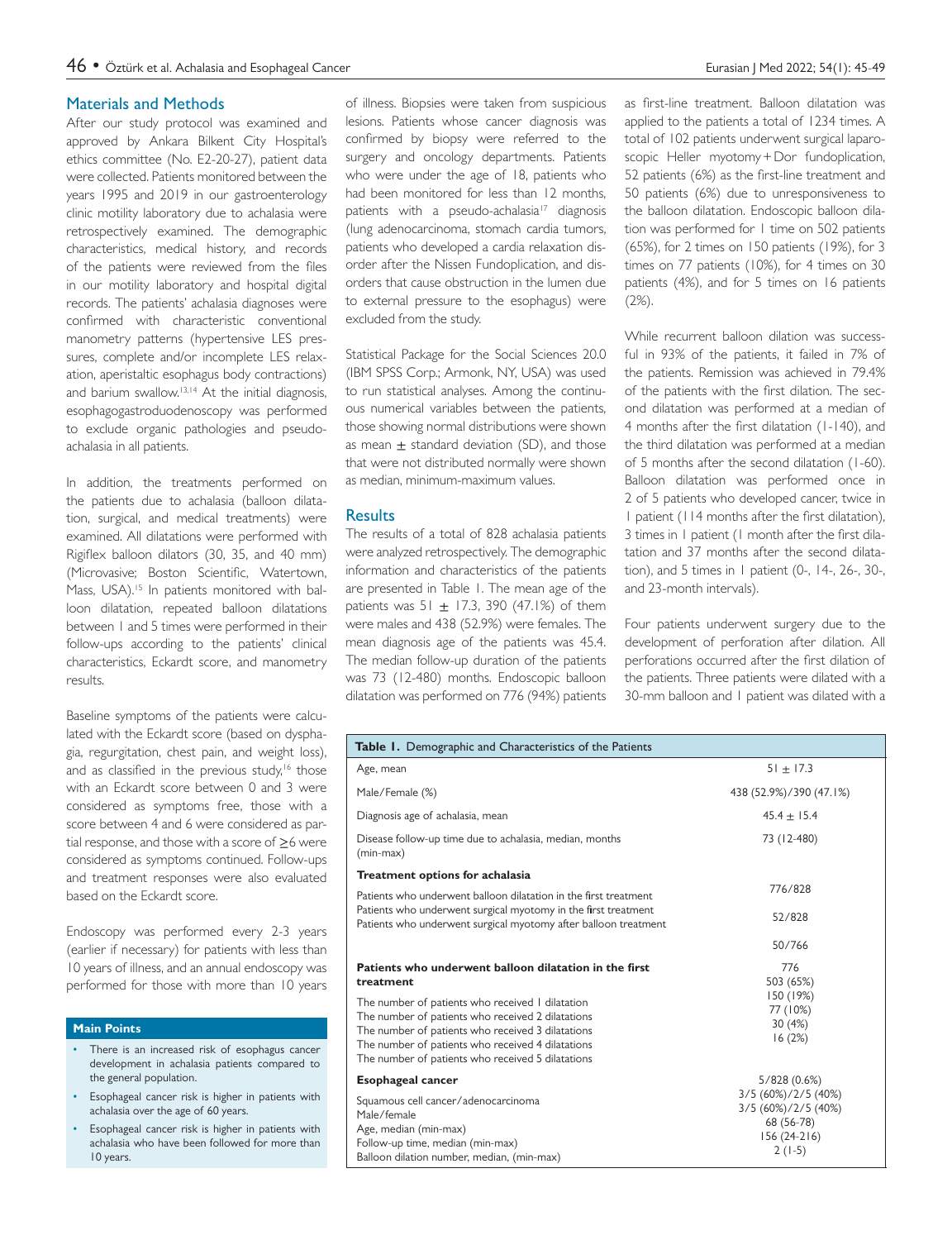<span id="page-2-0"></span>35-mm balloon. Three of the four patients who developed perforation were over 50 years old, and 1 patient was 43 years old. Perforation did not occur in any patient who developed cancer.

Esophageal diameter was normal in 519 of 828 patients with achalasia on imaging at the time of diagnosis, diameter was increased in 302 patients, and sigmoid esophagus developed in 7 patients. Esophageal diameter was normal in 4 of 5 patients who developed cancer, and diameter was only increased in 1 of them.

Initial Eckardt score of 828 patients was 7.06  $\pm$  2.15, lower esophageal sphincter pressure (LESP) was  $37 + 17.45$ . After treatments, Eckardt score was 3 in 420 patients, 4-6 in 323 patients, and >6 in 85 patients, while LESP was  $13.13 \pm 8.28$ . In 5 patients who developed cancer, the initial Eckardt score was 8.2  $\pm$  2.28 and LESP was 40.4  $\pm$  16.13. After treatment, Eckardt score was 3 in 2 patients, 4-6 in 2 patients, >6 in 1 patient, and LESP was  $21.66 \pm 11.54$  ([Table 2](#page-3-7)).

The data of patients who developed esophageal cancer are given in [Table 3](#page-3-7). Five patients developed esophageal cancer during follow-ups (0.6%). Three of these 5 patients had squamous cell carcinoma (60%), 2 had adenocarcinoma (40%). Three of these patients were male (60%), 2 were female (40%). The median age of the patients was 68 (56-78), and balloon dilation therapy was performed at a median of 2 (1-5) times in these patients who developed cancer. Cancer developed at a median of 156 months (24-216) after achalasia diagnosis. Those who developed adenocarcinoma had higher Eckardt scores at diagnosis, and Eckardt scores were higher after initial treatment.

Cancer developed 5 years after diagnosis in all patients except 1. At the beginning endoscopy of the patient who developed cancer 24 months after the diagnosis, the esophagus was dilated and filled with food residues. The mucosa was normal in the endoscopy performed after the patient's esophageal lumen was completely cleared. Esophageal wall thickness was normal in the thorax tomography taken for the advanced age of the patient and the exclusion of pseudoachalasia. After balloon dilation therapy, the patient's Eckardt score was <3. In the followup, the patient was diagnosed with esophageal cancer as the dysphagia complaints reappeared. When this patient was diagnosed with esophageal cancer, there was no local invasion and metastasis.

#### **Discussion**

In this study, the rate of esophagus cancer development in achalasia patients was found as 6 in a 1000. Since this rate is higher than the general population, the necessity of closely monitoring achalasia patients was demonstrated in this study.

The incidence of esophagus cancers varies according to countries, even different geographical regions in the same country.<sup>18</sup> While this rate is high in Asian countries, it is generally low in western and central Africa. Although esophageal cancer is the eighth most common cancer in the world and the sixth most common cause of death, $18,19$  it is not among the ten most frequently detected cancers in Turkey according to cancer statistics.[20](#page-4-9) Once again, the cancer types observed vary according to the regions as well. Adenocarcinoma rates are higher in Europe, while squamous cell cancer (SCC) rates are higher in Asia[.7](#page-3-8),[9](#page-3-6)

| <b>Table 2.</b> Imaging and Manometry Findings of Patients at Diagnosis                                |                                    |                                       |  |  |  |  |
|--------------------------------------------------------------------------------------------------------|------------------------------------|---------------------------------------|--|--|--|--|
|                                                                                                        | All Patients<br>$(n = 828)$        | Patients with Cancer<br>$(n=5)$       |  |  |  |  |
| Endoscopy finding at diagnosis $(n=828)$<br>Normal esophagus<br>Dilated esophagus<br>Sigmoid esophagus | 519<br>302<br>7                    | 4                                     |  |  |  |  |
| Eckardt score, mean                                                                                    | $7.06 \pm 2.15$                    | $8.2 \pm 2.28$                        |  |  |  |  |
| Eckardt score after therapy<br>Eckardt score $<$ 3<br>Eckardt score 4-6<br>Eckardt score $> 6$         | 420<br>323<br>85                   | 2<br>2                                |  |  |  |  |
| Lower esophageal sphincter pressure (mmHg), mean                                                       |                                    |                                       |  |  |  |  |
| At diagnosis<br>After therapy                                                                          | $37 \pm 17.45$<br>$13.13 \pm 8.28$ | $40.4 \pm 16.13$<br>$21.66 \pm 11.54$ |  |  |  |  |

The esophageal cancer frequency in Turkey has been determined with regional epidemiological studies. The esophageal cancer incidence was determined as 6 per 100 000 in women and 4 per 100 000 in men.<sup>21</sup> While the median rate in this study was 5 per 100 000, in our study conducted with achalasia patients, it was observed that esophageal cancer developed at a rate of 6 per 1000, almost 100 times this rate.

In a study conducted with 117 139 cancer cases recorded for 25 years in the cancer database of Ege University Cancer Control Application and Research Center, 56% of the esophageal cancer cases were male, 44% were female, and the mean age was reported to be 60.<sup>22</sup> In our study, the median age of our 5 patients who developed esophageal cancer was found as 68 and the male gender was more dominant, in concordance with the study above and many studies in the literature.

Since LES function decreases after balloon treatment and surgical treatment in achalasia patients, the rate of GERD increases. The most important risk factor for the development of adenocarcinoma is GERD.<sup>[9](#page-3-6),11</sup> Similarly, the risk of cancer development will increase as the exposure to reflux increases after repeated balloon dilations, surgical interventions, and especially POEM for treatment.<sup>23</sup> In our study, while balloon dilatation was performed 3 times in one and 5 times in the other during the treatment of the 2 patients who developed adenocarcinoma, balloon dilatation was performed once in 2 patients with SCC and 2 times in 1 patient. Patients who developed adenocarcinoma had high Eckardt scores at diagnosis and after the initial therapy, and therefore they need repeated balloon dilations during their follow-up. The risk of acid exposure of the esophagus increases with repeated balloon dilations (23). Patients with adenocarcinoma had more PD than those with SCC. Therefore, exposure of esophagus to more acid may increase the risk of adenocarcinoma. This situation could not be clearly evaluated since our study was retrospective and 24-hour pH metrics were not performed after treatments and during follow-up.

Surgery was not performed in the treatment of any of our patients who developed cancer. In a study conducted by Zendehdel et al<sup>9</sup> with 2896 achalasia patients in Sweden, 22 (0.75%) patients developed esophageal cancer (15 SCC and 7 adenocarcinoma) and only 1 patient who developed adenocarcinoma underwent surgical treatment for achalasia. Additionally, Markar et al<sup>23</sup> reported that balloon dilatation as primary therapy was associated with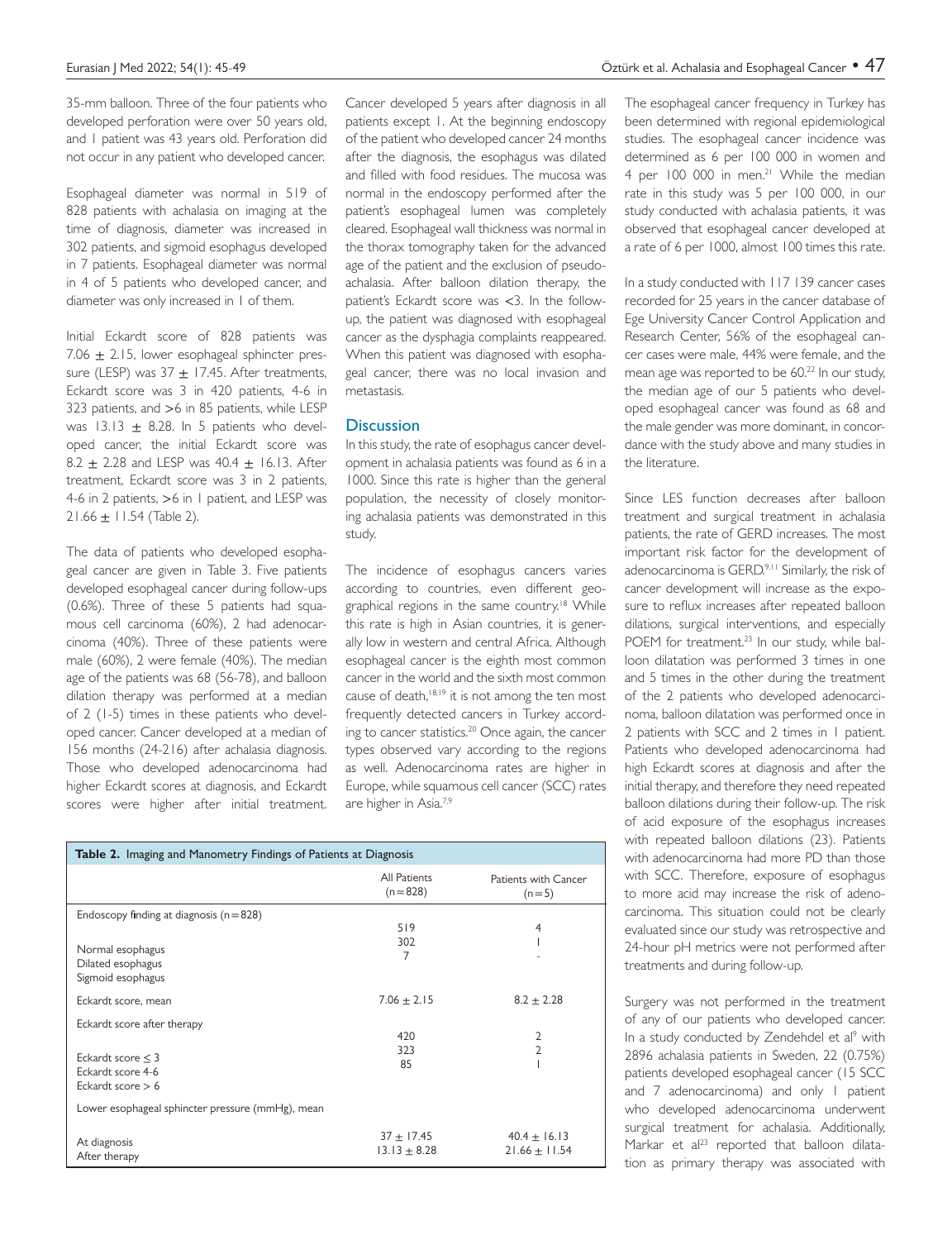<span id="page-3-7"></span>

| Table 3. Patients with Esophageal Cancer |             |        |                      |                                               |                              |                                                         |       |  |  |
|------------------------------------------|-------------|--------|----------------------|-----------------------------------------------|------------------------------|---------------------------------------------------------|-------|--|--|
|                                          | Age (years) | Gender | Cancer Type          | Follow-Up Period due to<br>Achalasia (Months) | Treatments for Achalasia     | Eckardt Score at Diagnosis and<br>After Initial Therapy |       |  |  |
| Patient I                                | 78          | Male   | Squamous cell cancer | 216                                           | Twice balloon dilation       |                                                         | $4-6$ |  |  |
| Patient 2                                | 65          | Female | Squamous cell cancer | 180                                           | Once balloon dilation        |                                                         | $<$ 3 |  |  |
| Patient 3                                | 77          | Male   | Squamous cell cancer | 24                                            | Once balloon dilation        | 9                                                       | $<$ 3 |  |  |
| Patient 4                                | 64          | Female | Adenocarcinoma       | 156                                           | Five times balloon dilation  | 9                                                       | $4-6$ |  |  |
| Patient 5                                | 56          | Male   | Adenocarcinoma       | 62                                            | Three times balloon dilation |                                                         | >6    |  |  |

increased cancer risk. On the other hand, Zaninotto et al<sup>[24](#page-4-13)</sup> reported that SCC is developed in 1.8% of achalasia patients who had underwent laparoscopic Heller-Dor (LHD) myotomy, with a median follow-up of 18.3 years. However, the same researchers recently reported 2 cases of SCC out of 1001 achalasia patients (approximately 0.2%) who had underwent LHD myotomy, with a far shorter follow-up.<sup>25</sup> There is hardly evidence, therefore, that PD carries a higher risk of cancer compared to myotomy. It may be only a matter of time. Possibly, only further follow-up of the patients of the European Achalasia Randomized Trial<sup>26</sup> and other<sup>[27](#page-4-16)</sup> studies may provide an answer to that.

Whether to perform surveillance for esophagus cancer in achalasia patients is also one of the current discussions. Most studies have shown that esophageal cancer in patients with achalasia is usually seen after 10 years.<sup>[9](#page-3-6)[,12](#page-4-1)[,28,](#page-4-17)29</sup> However, the American Gastrointestinal Endoscopy Society (ASGE) and the American Gastroenterology Association (ACG) do not recommend surveillance in achalasia patients.<sup>19,30</sup> In a cohort study where data of 11 years were analyzed retrospectively in the British society, $23$  7487 patients with achalasia were evaluated. Esophageal cancer developed in 101 (1.3%) patients. The median cancer development duration was 3 (1-11) years, and 71.3% of the patients who developed cancer were over the age of 60. There was no difference between cancer development and gender. In a meta-analysis conducted by Tustumi et al<sup>31</sup> in 2017, the prevalence of esophagus cancer was reported as 28 in 1000 achalasia patients. If surveillance is to be performed in patients with achalasia, it is recommended to start 10 years after the onset of the achalasia symptoms in the stated study. In our study, 80% of the patients who developed cancer were over the age of 60 and developed cancer at a median of 156 months after the diagnosis. In the patient who was diagnosed with cancer 24 months after the diagnosis of achalasia, the diagnosis of achalasia was probably delayed due to the dilated esophagus at the time of presentation. In a study conducted by

Leeuwenburgh et al<sup>12</sup> in the Netherlands, 15 of 448 achalasia patients developed esophageal cancer (12 squamous cell cancer and 3 adenocarcinoma), and 10 of the patients who developed cancer were male and 5 were female. The median age of patients with cancer was 71 years, and cancer development was observed after 13 (1-36) years. Although ASGE and the ACG do not recommend surveillance in achalasia patients,<sup>19,30</sup> esophageal cancer risk appears to be higher in patients over the age of 60 and who have been followed for more than 10 years.

The limitations of this study are that it is retrospective and we do not have information about their surveys since patients are not followed up by us after the cancer diagnosis. In addition, since the study was retrospective, other risk factors for esophageal cancer, such as smoking, dietary habits, alcohol use, and obesity, could not be questioned. Also, achalasia diagnoses were determined by conventional manometry, and achalasia subtypes could not be detected in patients who developed cancer because highresolution manometry could not be used. Due to the retrospective design of the study, a routine pH meter could not be applied to patients in this study. Unfortunately, the results of the patients who had a pH meter were not reached and the information on whether these patients regularly took proton pump inhibitors or other anti-acid drugs could not be reached.

In conclusion, there is an increased risk of esophagus cancer development in achalasia patients compared to the general population. We do not suggest routine cancer surveillance, but if surveillance is to be done, we suggest that it is done with patients who are over the age of 60 and have been followed for more than 10 years.

Ethics Committee Approval: Ethics committee approval was received for this study from Ankara Bilkent City Hospital, Ankara, Turkey (No. E2-20-27).

Informed Consent: N/A.

Peer-review: Externally peer-reviewed.

Author Contributions: Concept - O.O., Y.O., I.T.; Design – O.O., Y.O., M.K.; Supervision – O.O., Y.O., I.T.; Resources – D.A., V.G.; Materials – O.O., D.A, V.G.; Data Collection and/or Processing – O.O, Y.O., I.T., D.A., V.G; Analysis and/or Interpretation – O.O, Y.O., MK.; Literature Search –O.O., M.K.; Writing Manuscript – O.O.; Critical Review – O.O, Y.O., M.K.

Conflict of Interest: The authors have no conflicts of interest to declare.

Financial Disclosure: The authors declared that this study has received no financial support.

### **References**

- <span id="page-3-0"></span>1. Aslan F, Akpınar Z, Alper E, et al. The last innovation in achalasia treatment; per-oral endoscopic myotomy. *Turk J Gastroenterol*. 2015;26(3):218- 223. [\[CrossRef\]](https://doi.org/10.5152/tjg.2015.0150)
- <span id="page-3-1"></span>2. Shah SWH, Butt AK, Malik K, Alam A, Khan AA. Pneumatic Balloon Dilatation for achalasia Cardia; Early&late results, a single center study. *Pak J Med Sci*. 2017;33(5):1053-1058. [\[CrossRef\]](https://doi.org/10.12669/pjms.335.13685)
- <span id="page-3-2"></span>3. Vela MF, Richter JE, Khandwala F, et al. The longterm efficacy of pneumatic dilation and Heller myotomy for the treatment of achalasia. *Clin Gastroenterol Hepatol*. 2006;4(5):580-587. **[\[CrossRef\]](https://doi.org/10.1016/s1542-3565(05)00986-9)**
- <span id="page-3-3"></span>4. Zaninotto G, Bennett C, Boeckxstaens G, et al. The 2018 ISDE achalasia guidelines. *Dis Esophagus*. 2018;31(9):1-29. [\[CrossRef\]](https://doi.org/10.1093/dote/doy071)
- <span id="page-3-4"></span>5. Ravi K, Geno DM, Katzka DA. Esophageal cancer screening in achalasia: is there a consensus? *Dis Esophagus*. 2015;28(3):299-304. [\[CrossRef\]](https://doi.org/10.1111/dote.12196)
- 6. Aggestrup S, Holm JC, Sørensen HR. Does achalasia predispose to cancer of the esophagus? *Chest*. 1992;102(4):1013-1016. [\[CrossRef\]](https://doi.org/10.1378/chest.102.4.1013)
- <span id="page-3-8"></span>7. Ribeiro U, Posner MC, Safatle-Ribeiro AV, Reynolds JC. Risk factors for squamous cell carcinoma of the esophagus. *Br J Surg*. 1996;83(9):1174-1185.
- <span id="page-3-5"></span>8. Streitz JM, Ellis FH, Gibb SP, Heatley GM. Achalasia and squamous cell carcinoma of the esophagus: analysis of 241 patients. *Ann Thorac Surg*. 1995;59(6):1604-1609. [\[CrossRef\]](https://doi.org/10.1016/0003-4975(94)00997-l)
- <span id="page-3-6"></span>9. Zendehdel K, Nyrén O, Edberg A, Ye W. W. Risk of esophageal adenocarcinoma in achalasia patients, a retrospective cohort study in Sweden .*Am J Gastroenterol*. 2011;106(1):57-61. [\[CrossRef\]](https://doi.org/10.1038/ajg.2010.449)
- 10. Guo IP, Gilman PB, Thomas RM, Fisher RS, Parkman HP. Barrett's esophagus and achalasia . *J Clin Gastroenterol*. 2002;34(4) :439-443. [\[CrossRef\]](https://doi.org/10.1097/00004836-200204000-00011)